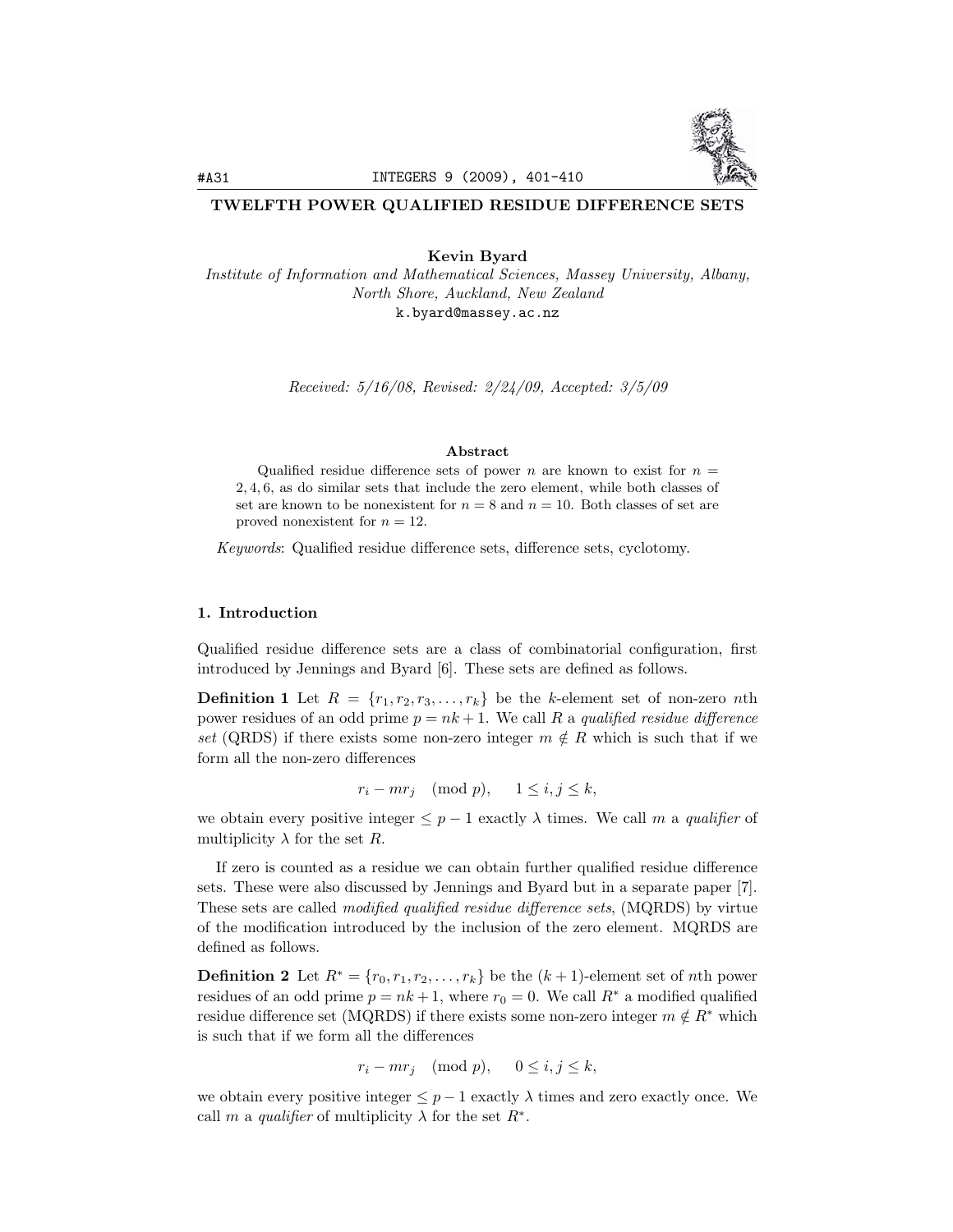Note in the case of a MQRDS that the integer *k* is the number of non-zero elements of *R*∗.

QRDS and MQRDS are related to the normal residue difference sets and modified residue difference sets that were first discussed in detail by Lehmer [9]. All four classes of sets possess similarly attractive properties that suggest potential applications in areas such as image formation [1, 4, 11] signal processing [10] and aperture synthesis [8].

QRDS and MQRDS exist for the cases  $n = 2, 4, 6 \, | \, 6, 7, 2 \, |$ , while both classes of set are nonexistent for  $n = 8$  [2] and  $n = 10$  [3]. The purpose of this report is to extend this analysis to  $n = 12$  and prove the following theorem:

Theorem 3 *Qualified residue di*ff*erence sets and modified qualified residue di*ff*erence sets do not exist for 12th powers.*

## 2. Preliminary Discussion

In order to study QRDS and MQRDS efficiently, cyclotomy provides a very useful tool. We therefore give a brief outline of the main points of cyclotomy and its link with QRDS and MQRDS.

Let  $p = nk + 1$  be a prime and g a primitive root of p. An integer N is said to be in *residue class i* if the following congruence holds for some integer *a*:

$$
N \equiv g^{an+i} \pmod{p}
$$

and the *cyclotomic constant*  $(i, j)$  denotes the number of solutions to the congruence

$$
g^{an+i} + 1 \equiv g^{bn+j} \pmod{p}
$$

where  $0 \leq i, j \leq n-1$  and  $0 \leq a, b \leq k-1$ . See Dickson [5] for an in-depth study of the properties of cyclotomic constants. For both QRDS and MQRDS, the integer *k* must be even [2, Lemma 3.1], and so for these configurations the following condition, also due to Dickson, always applies [5, p. 394]:

$$
(i,j) = (j,i) \text{ if } k \text{ is even.} \tag{1}
$$

Let  $\sigma \neq 0$  be an integer. We call  $\sigma$  a *definer* if the qualifier *m* of a QRDS or MQRDS is in residue class  $n - \sigma$  [6, 7]. The author has shown that if  $n - \sigma$  is a definer, then  $\sigma$  is also a definer [2, Theorem 3.3]. Therefore a qualifier,  $m$ , will also belong to residue class  $\sigma$ . Jennings and Byard have also proved the following two existence conditions. Firstly a necessary and sufficient condition for a QRDS to exist is

$$
(s,\sigma) = \lambda \quad (s = 0, 1, \dots, n-1)
$$
 (2)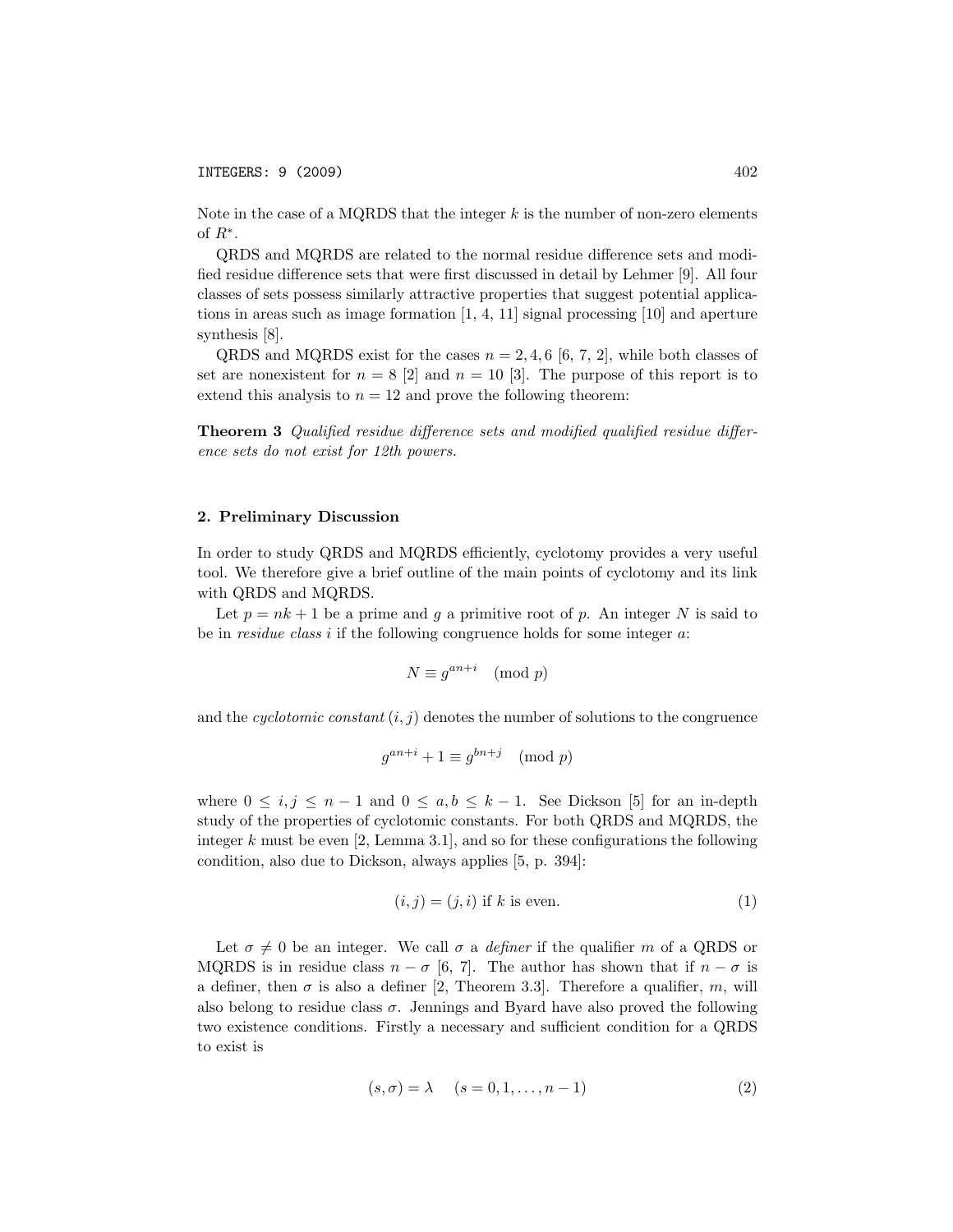[6, Theorem 3]. Secondly, a necessary and sufficient condition for a MQRDS to exist is

$$
1 + (0, \sigma) = 1 + (\sigma, \sigma) = (s, \sigma) = \lambda \quad (s = 1, 2, \dots, n - 1, s \neq \sigma)
$$
 (3)

[7, Theorem 3].

## 3. Cyclotomy When  $n = 12$

To prove Theorem 3 we require the cyclotomic constants for  $n = 12$ . Following work by Dickson [5], Whiteman has calculated a complete solution for these cyclotomic constants, which he presents in a set of tables in his article [12, p. 69-73]. There are various equalities between the cyclotomic constants of order 12, which Whiteman also lists [12, p.69, Table III], and in particular the condition  $(i, j) = (j, i)$  when k is even, as is always the case for QRDS and MQRDS [2, Lemma 3.1].

The tables give results depending on the parity of *k*, the values of ind 3 (mod 4) and ind 2 (mod 6) with respect to the primitive root *g* and prime *p* (where ind *a* is defined by  $q \text{ ind } a \equiv a \pmod{p}$ , and a variable  $c$  which is equal to the ratio of Jacobi sums:  $c = \psi(\beta^3, \beta)/\psi(\beta^5, \beta)$  where  $\beta = \exp(2\pi i/12)$  is a primitive 12th root of unity [12, p. 64] and  $\psi(\beta^{\gamma}, \beta^{\delta}) = \sum_{a+b=1 \pmod{p}} \beta^{(\gamma \text{ ind } a + \delta \text{ ind } b)}$ . Whiteman demonstrated that for  $n = 12$ ,  $c$  is actually a fourth root of unity and can thus take on values of 1,  $-1$  or  $\beta^3$ . Because for all QRDS and MQRDS *k* is even, we require from Whiteman tables 1,3,4,7,9 and 10. The parameters ind 2, ind 3 and *c* for each of Whiteman's tables required in the current analysis are summarised in Table 1.

| Table number from Whiteman [12] | ind 3<br>$\pmod{4}$ | ind 2<br>$\pmod{6}$ |  |
|---------------------------------|---------------------|---------------------|--|
|                                 |                     |                     |  |
|                                 |                     |                     |  |
|                                 |                     |                     |  |
|                                 |                     |                     |  |
|                                 |                     |                     |  |
|                                 |                     |                     |  |

Table 1: Parameters for Whiteman's tables of cyclotomic constants for even *k*

### 4. Proof of Theorem 3

The existence of either a QRDS or a MQRDS depends upon the existence of a definer  $\sigma \neq 0$  for the set that satisfies equation (2) or (3) respectively. If no values of σ satisfy these equations for a given *n* then *n*th power QRDS and MQRDS are nonexistent. Here we prove Theorem 3 by demonstrating that no value of  $\sigma$  exists to satisfy equation (2) or (3) for  $n = 12$ .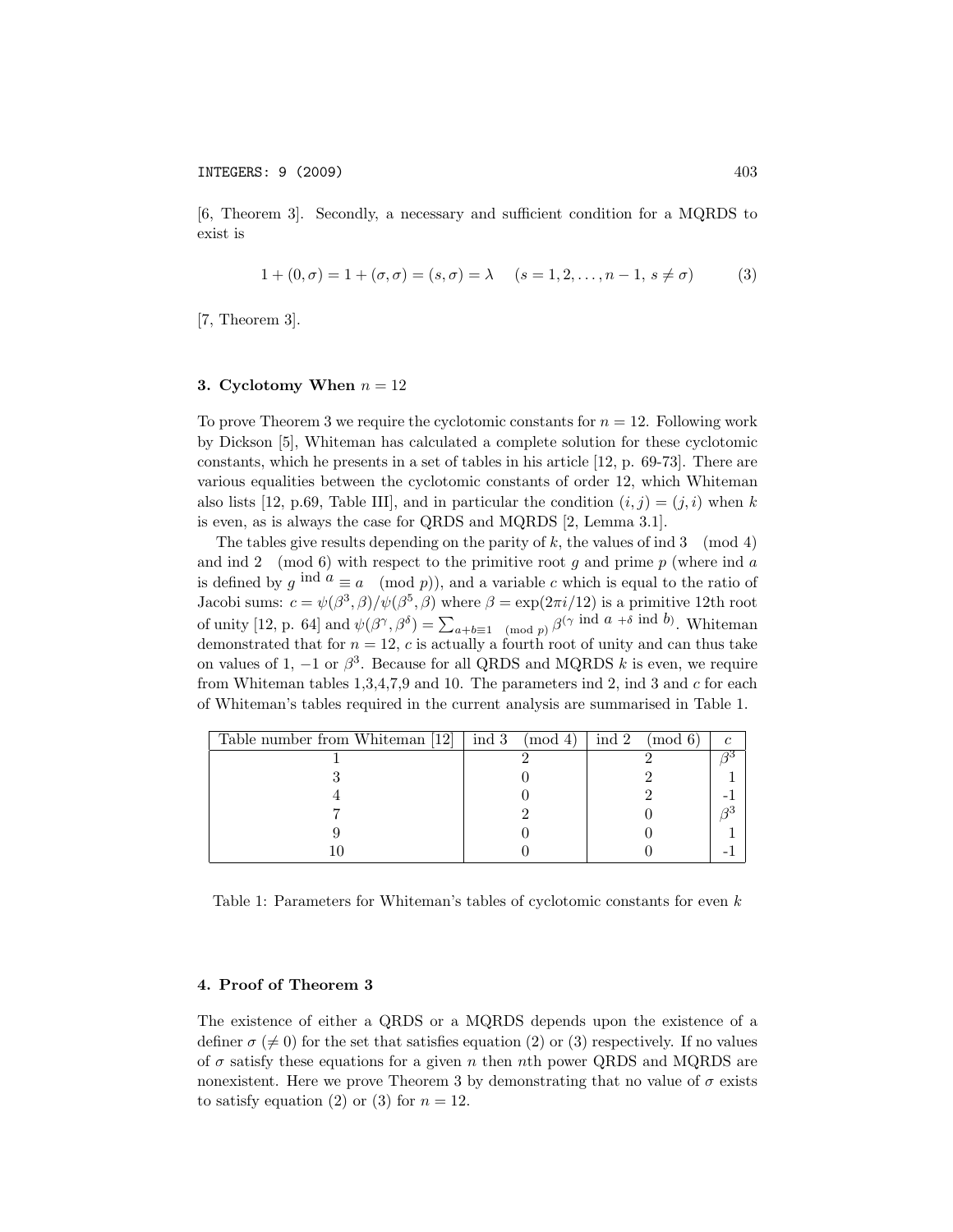The author has shown that if  $\sigma$  is a definer then  $-\sigma \equiv n - \sigma \pmod{n}$  is also a definer [2, Theorem 3.3]. Therefore for  $n = 12$ , it is only necessary to test for  $\sigma = 1, 2, 3, 4, 5, 6$ . For each of these values of  $\sigma$  a condition is determined from each of Whiteman's tables. We then apply the resulting condition to the following further condition, stipulated by Dickson [5, Theorem 12], that for  $n = 12$  the cyclotomic constants depend on the following quadratic partitions:

$$
p = x^2 + 4y^2
$$
 and  $p = A^2 + 3B^2$   $x \equiv 1 \pmod{4}, A \equiv 1 \pmod{6} \qquad (4)$ 

where  $x, y, A, B$  are all integers.

In the analysis which follows the results  $y = 0$  or  $B = 0$  or  $x = \pm A$  occur frequently. In such cases, the following two lemmas apply.

**Lemma 4** If  $y = 0$  or  $B = 0$  then QRDS and MQRDS are nonexistent.

*Proof.* If  $y = 0$  or  $B = 0$ , then by equation 4 we have  $p = x^2$  or  $p = A^2$  respectively, both of which are contradictions, since  $p$  must be prime. Therefore if  $y = 0$  or  $B = 0$  there exist no QRDS or MQRDS.  $\square$ 

**Lemma 5** If  $x = \pm A$  then QRDS and MQRDS are nonexistent.

*Proof.* If  $x = \pm A$  then  $x^2 = A^2$  and by equation 4 we have  $4y^2 = 3B^2$ , giving  $y = B\sqrt{3}/2$ . Now, because  $\sqrt{3}$  is irrational, the only integer solution of this last equation is  $y = B = 0$ , which by Lemma 4 gives a nonexistence condition for QRDS and MQRDS.  $\Box$ 

The following subsections present an analysis for each value of  $\sigma$  using each of Whiteman's tables given in Table 1, to establish the nonexistence of QRDS and MQRDS. To simplify the analysis, cyclotomic constants are chosen which can be conveniently applied to both equations (2) and (3) and hence which test for QRDS and MQRDS simultaneously. This is achieved by ensuring that only cyclotomic constants  $(i, j)$  that meet the criteria  $i \neq 0$ ,  $j \neq 0$  and  $i \neq j$  are used in the analysis.

#### 4.1.  $\sigma = 1$

(a) Table 1 from Whiteman [12, p.70]. For either equation (2) or (3) to be satisfied (and hence for the existence of QRDS or MQRDS respectively to be possible), a necessary condition is that the cyclotomic constants  $(3, 1) = (6, 1)$  (which for even  $k$ , is the same as setting  $(1,3) = (1,6)$ . Therefore, using Whiteman's results, we get  $p + 1 + 2A - 24B + 8y = p + 1 + 2A + 12B + 8y$ . Therefore  $B = 0$  and, by Lemma 4, a nonexistence condition results for both QRDS and MQRDS.

(b) Table 3. Setting  $(3,1) = (6,1)$  (i.e.  $(1,3) = (1,6)$ ) gives  $p+1-6A+4x =$  $p+1+6A-8x$ , giving  $x=A$  and hence by Lemma 5 a nonexistence condition.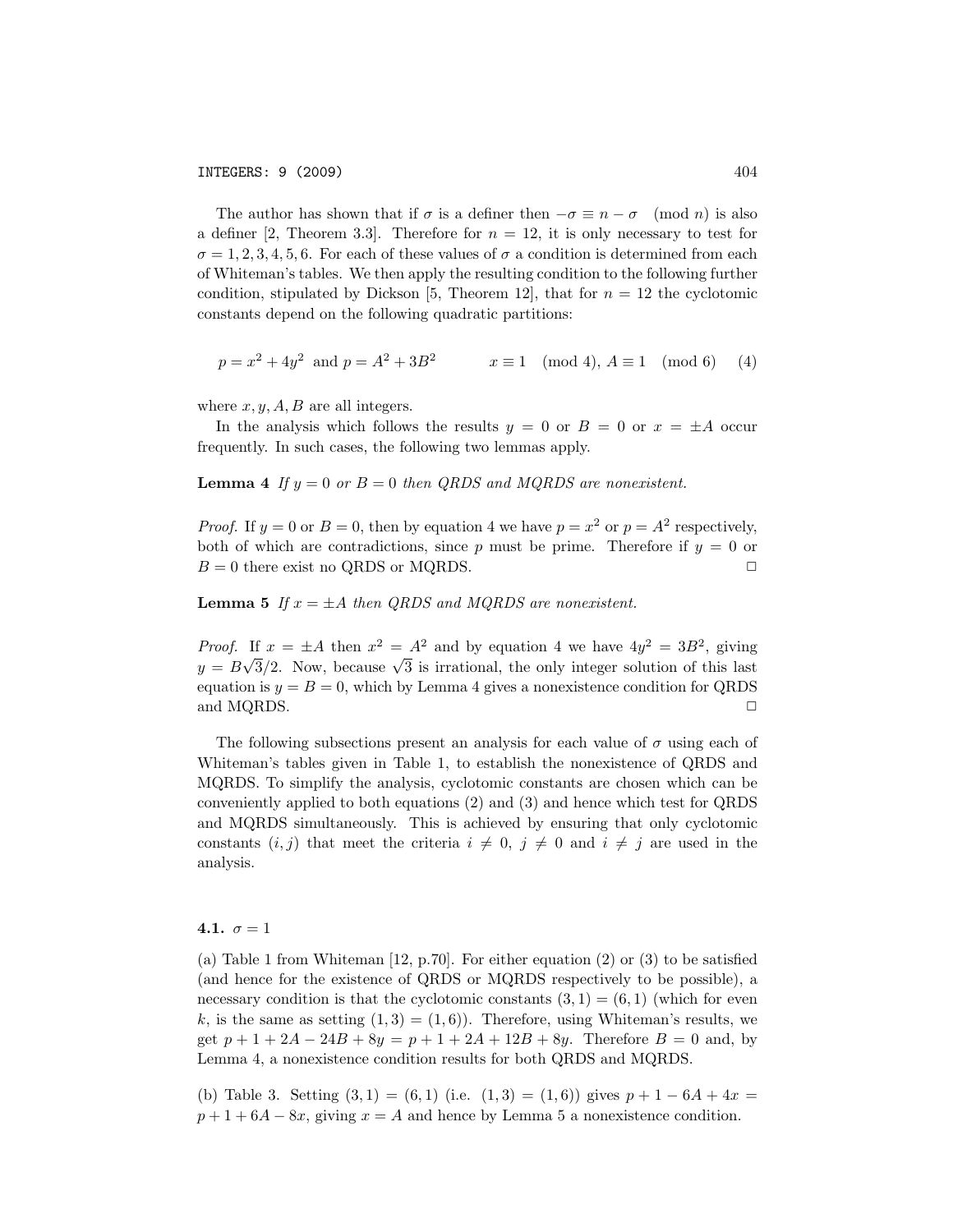(c) Table 4.  $(5,1) = (10,1)$  gives  $p+1+4A+12B-6x-24y = p+1+4A+12B 6x + 24y$ , giving  $y = 0$  and by Lemma 4, a nonexistence condition.

(d) Table 7.  $(3, 1) = (6, 1)$  gives  $p + 1 + 2A - 24B + 8y = p + 1 + 2A + 12B + 8y$ , giving  $B = 0$  and by Lemma 4, a nonexistence condition.

(e) Table 9.  $(2, 1) = (3, 1)$  gives  $p + 1 + 6A - 8x = p + 1 - 6A + 4x$ , giving  $x = A$ and by Lemma 5, a nonexistence condition.

(f) Table 10. (3*,* 1) = (4*,* 1) gives *p* + 1 − 2*A* − 12*B* − 24*y* = *p* + 1 − 2*A* − 12*B* + 24*y*, giving  $y = 0$  and by Lemma 4, a nonexistence condition.

As the nonexistence of 12th power QRDS and MQRDS has been established for each of the relevant tables from Whiteman's paper, then  $\sigma$  cannot equal 1.

### 4.2.  $\sigma = 2$

(a) Table 1.  $(4, 2) = (9, 2)$  gives  $p+1+8A-12B+6x+8y = p+1+8A+24B+6x+8y$ , giving  $B = 0$  and, by Lemma 4, a nonexistence condition.

(b) Table 3. Setting  $(4, 2) = (6, 2)$  gives  $p+1+4A-12B-6x = p+1-8A-12B+6x$ , giving  $x = A$  and hence by Lemma 5 a nonexistence condition.

(c) Table 4. Whiteman proved that when k is even and ind  $3 \equiv 0 \pmod{4}$  then the cyclotomic constant  $(i, j)$  can be replaced by  $(7i, 7j)$  except that *y* is replaced by −*y* [12, p.71]. We denote this new cyclotomic constant by (7*i,* 7*j*)−*<sup>y</sup>*. Therefore we have here  $(5, 2) = (2, 5) = (14, 35)_{-y}$  which taken modulo 12 equals  $(2, 11)_{-y}$ which in turn by Whiteman [12, Table III] equals  $(1,3)_{-y}$ . Also  $(11,2) = (1,3)$ . Setting  $(5, 2) = (11, 2)$  is therefore the same as setting  $(1, 3)_{-y} = (1, 3)$ . Therefore *p* + 1 − 2*A* − 12*B* + 24*y* = *p* + 1 − 2*A* − 12*B* − 24*y*, giving *y* = 0 and by Lemma 4, a nonexistence condition.

(d) Table 7.  $(1, 2) = (6, 2)$  gives  $p + 1 + 2A + 8y = p + 1 + 2A + 12B + 8y$ , giving  $B = 0$  and by Lemma 4, a nonexistence condition.

(e) Table 9.  $(1, 2) = (4, 2)$  gives  $p + 1 + 6A - 8x = p + 1 - 2A$ , giving  $x = A$  and by Lemma 5, a nonexistence condition.

(f) Table 10.  $(4, 2) = (6, 2)$  gives  $p + 1 + 6A + 8x = p + 1 + 6A + 24B + 8x$ , giving  $B = 0$  and by Lemma 4, a nonexistence condition.

Therefore  $\sigma$  cannot equal 2.

# 4.3.  $\sigma = 3$

(a) Table 1.  $(1, 3) = (6, 3)$  gives  $p + 1 + 2A - 24B + 8y = p + 1 + 2A - 16y$ , giving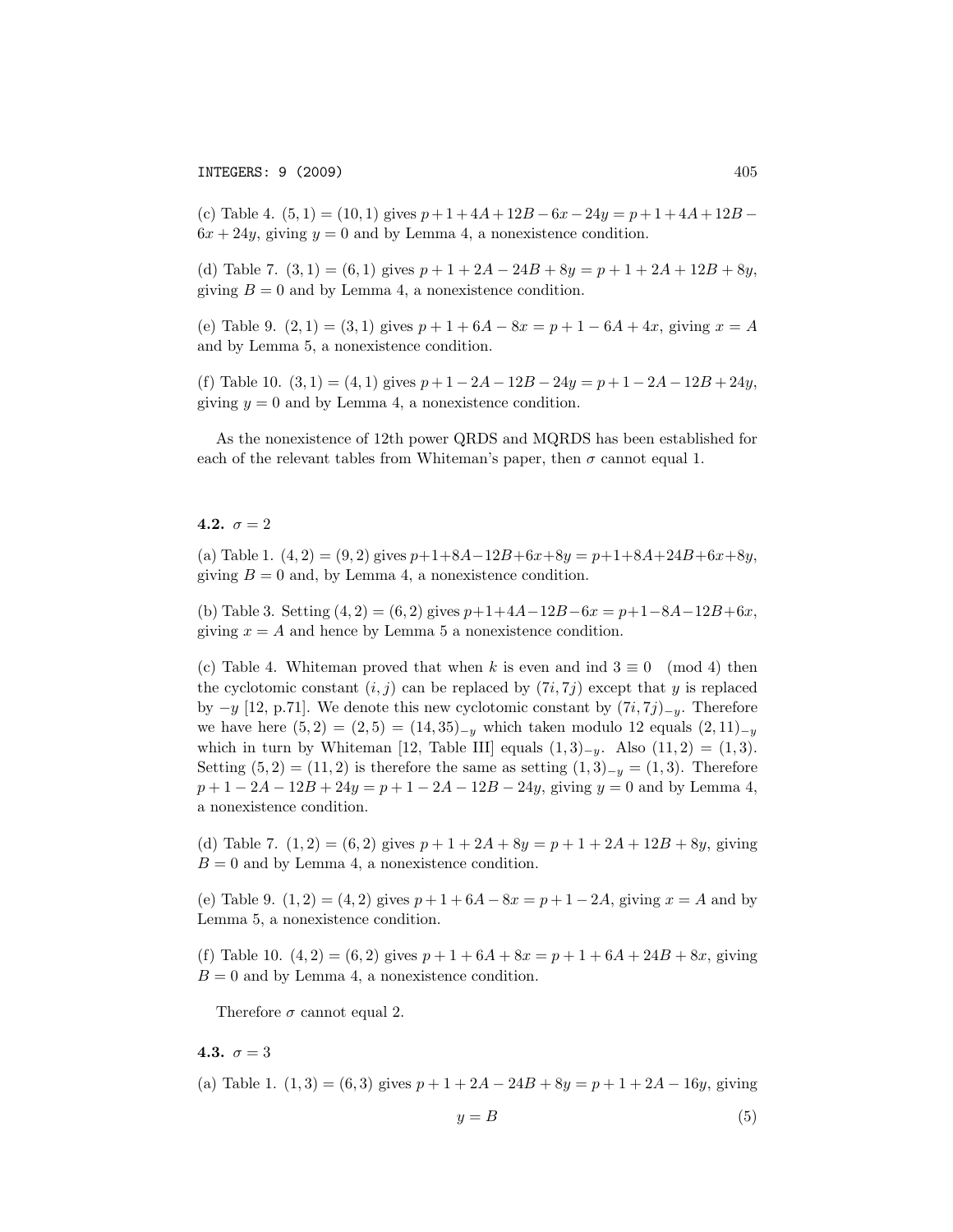and  $(2,3) = (10,3)$ , which from Whiteman [12] is the same as  $(1,10) = (2,5)$  gives *p* + 1 − 4*A* − 12*B* − 6*x* − 16*y* = *p* + 1 − 10*A* + 12*B* − 12*x* − 16*y*, giving

$$
A + x = 4B.\t\t(6)
$$

Also,  $(5,3) = (11,3)$ , which from Whiteman is the same as  $(2,9) = (1,4)$  gives *p* + 1 + 8*A* + 24*B* + 6*x* + 8*y* = *p* + 1 − 4*A* + 12*B* − 6*x* + 32*y*, giving

$$
A + x + B = 2y.\t\t(7)
$$

Combining equations (5), (6) and (7) gives the result  $B = 0$  and hence, by Lemma 4, a nonexistence condition.

(b) Table 3.  $(1,3) = (2,3)$  (i.e.  $(1,3) = (1,10)$ ) gives  $p+1-6A+4x = p+1-2x$ , giving  $x = A$  and hence by Lemma 5 a nonexistence condition.

(c) Table 4.  $(6,3) = (11,3)$  (i.e.  $(3,6) = (1,4)$ ) gives  $p + 1 + 10A - 12x =$  $p+1-8A+6x$ , giving  $x=A$  and hence by Lemma 5 a nonexistence condition.

(d) Table 7. Whiteman proved that when ind  $2 \equiv 0 \pmod{6}$  then the cyclotomic constant  $(i, j)$  can be replaced by  $(5i, 5j)$  except that *B* is replaced by  $-B$  [12, p.71-73]. We denote this new cyclotomic constant by (5*i,* 5*j*)−*<sup>B</sup>*. Therefore we have here  $(7, 3) = (35, 15)$ <sub>−*B*</sub> which taken modulo 12 equals  $(11, 3)$ <sub>−*B*</sub> which in turn by Whiteman [12, Table III] equals  $(1,4)_{-B}$ . Setting  $(1,3) = (7,3)$  is therefore the same as setting  $(1,3) = (1,4)_{-B}$ . Therefore  $p+1+2A-24B+8y = p+1+2A+8y$ , giving  $B = 0$  and by Lemma 4, a nonexistence condition.

(e) Table 9.  $(1,3) = (6,3)$  gives  $p+1-6A+4x = p+1-2x$ , giving  $x = A$  and by Lemma 5, a nonexistence condition.

(f) Table 10. Setting  $(1,3) = (11,3)$  is, from Whiteman [12, Table III], the same as setting  $(1,3) = (1,4)$ , or  $(3,1) = (4,1)$ , as for the case  $\sigma = 1$ , which was proved to give a nonexistence condition.

Therefore  $\sigma$  cannot equal 3.

4.4.  $\sigma = 4$ 

(a) Table 1.  $(5, 4) = (11, 4)$  (i.e.  $(1, 8) = (1, 5)$ ) gives  $p + 1 + 8A + 12B + 6x - 16y =$  $p + 1 - 8A + 12B + 6x$  giving

$$
y = A \tag{8}
$$

and  $(5,4) = (6,4)$  (i.e.  $(1,8) = (2,8)$ ) gives  $p + 1 + 8A + 12B + 6x - 16y =$  $p + 1 + 2A + 12B + 8y$ , giving

$$
A + x = 4y.\t\t(9)
$$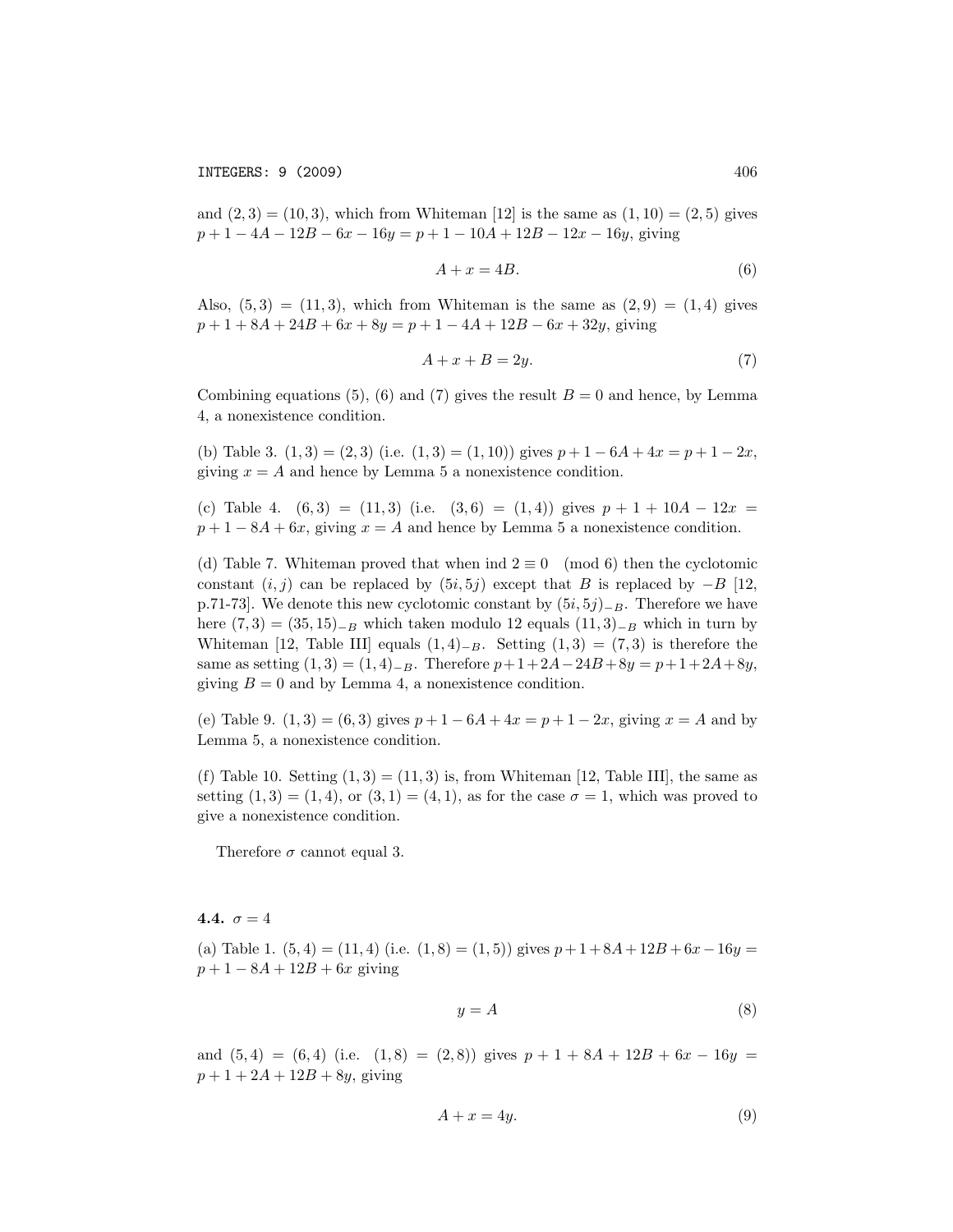Also,  $(6, 4) = (8, 4)$  (i.e.  $(2, 8) = (4, 8)$ ) gives  $p+1+2A+12B+8y = p+1+16A+$  $12B - 18x - 24y$ , giving

$$
9x + 16y = 7A.\tag{10}
$$

Combining equations  $(8)$ ,  $(9)$  and  $(10)$  gives the result  $y = 0$  and hence, by Lemma 4, a nonexistence condition.

(b) Table 3.  $(2, 4) = (10, 4)$  is, from Whiteman, the same as setting  $(2, 4) = (2, 6)$ , or  $(4, 2) = (6, 2)$ , as for the case  $\sigma = 2$ , which was proved to give a nonexistence condition.

(c) Table 4.  $(8,4) = (10,4)$  (i.e.  $(4,8) = (2,6)$ ) gives  $p + 1 + 4A + 12B - 6x =$  $p + 1 + 12B + 14x$ , giving

$$
A = 5x \tag{11}
$$

and  $(1, 4) = (2, 4)$  gives  $p + 1 - 8A + 6x = p + 1 + 12A - 12B + 2x$  giving

$$
3B + x = 5A.\t(12)
$$

Also note from Whiteman [12, Table III] that (5*,* 4) is equivalent to (1*,* 8) which becomes  $(7, 56)_{-y} = (7, 8)_{-y} = (1, 5)_{-y}$ , and that  $(9, 4)$  is equivalent to  $(3, 7)$  which becomes  $(21, 49)_{-y}$ , or  $(9, 1)_{-y}$ . Therefore, setting  $(5, 4) = (9, 4)$  is the same as setting  $(1,5)_{-y} = (1,9)_{-y}$  which gives  $p+1+4A+12B-6x+24y = p+1-2A 12B + 24y$ , giving

$$
A + 4B = x.\t(13)
$$

Combining equations (11), (12) and (13) gives the result  $B = 0$  and hence, by Lemma 4, a nonexistence condition.

(d) Table 7. Note from Whiteman [12, Table III] that (6*,* 4) is equivalent to (2*,* 8) which becomes  $(10, 40)_{-B} = (10, 4)_{-B} = (2, 6)_{-B}$ , and that  $(10, 4)$  is equivalent to (2*,* 6). Therefore, setting  $(6,4) = (10,4)$  is the same as setting  $(2,6)_{-B} = (2,6)$ which gives  $p + 1 + 2A - 12B + 8y = p + 1 + 2A + 12B + 8y$ , giving  $B = 0$  and hence by Lemma 4, a nonexistence condition.

(e) Table 9.  $(1, 4) = (2, 4)$  gives  $p + 1 + 2A - 4x = p + 1 - 2A$ , giving  $x = A$  and by Lemma 5, a nonexistence condition.

(f) Table 10.  $(2, 4) = (8, 4)$  gives  $p+1+6A+8x = p+1-26A-24x$ , giving  $x = -A$ and by Lemma 5, a nonexistence condition.

Therefore  $\sigma$  cannot equal 4.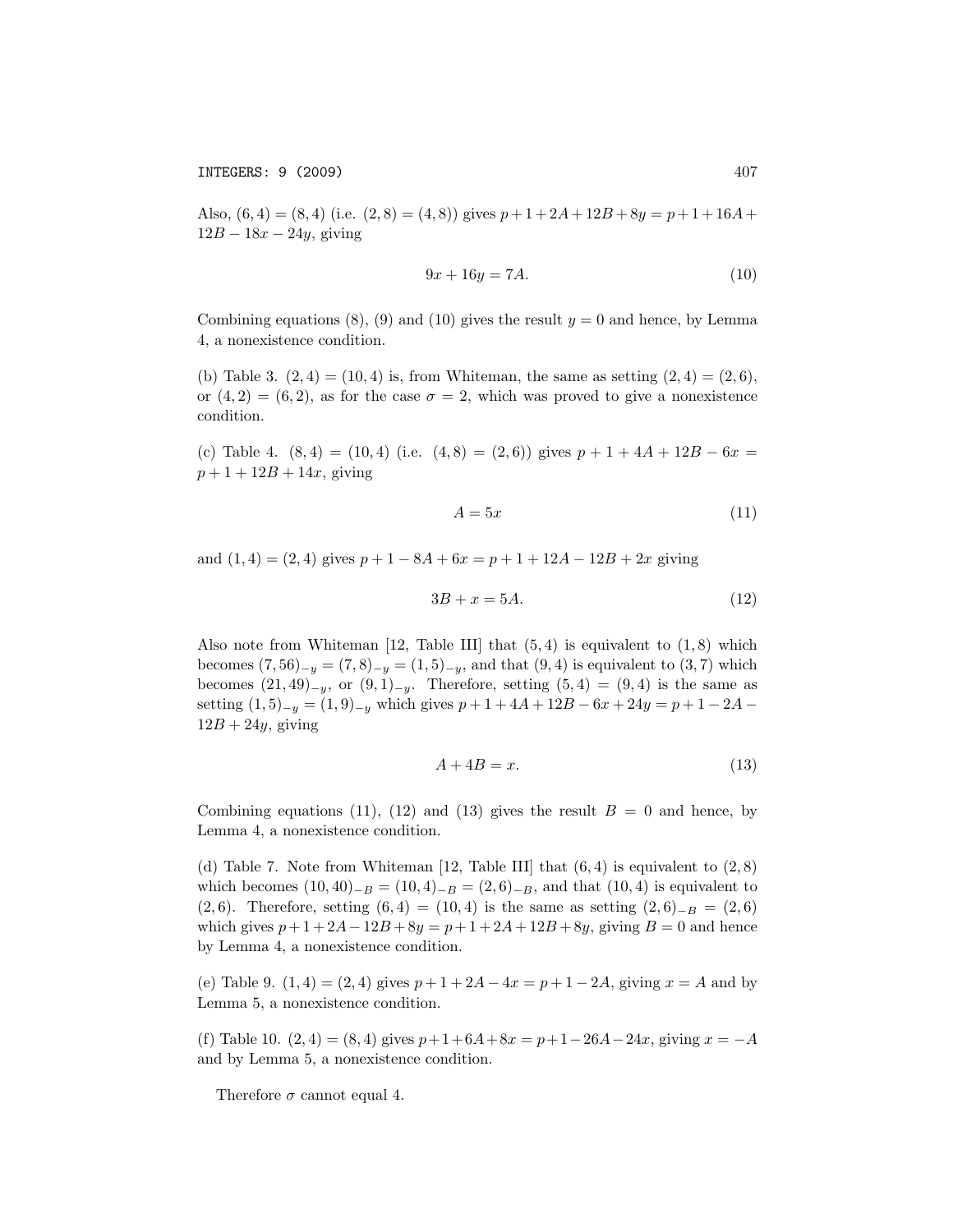# 4.5.  $\sigma = 5$

(a) Table 1.  $(3,5) = (6,5)$  (i.e.  $(2,9) = (1,7)$ ) gives  $p + 1 + 8A + 24B + 6x + 8y =$  $p+1+8A-12B+6x+8y$  giving  $B=0$  and hence, by Lemma 4, a nonexistence condition.

(b) Table 3.  $(6,5) = (11,5)$  (i.e.  $(1,7) = (1,6)$ ) gives  $p + 1 + 12A - 14x =$  $p+1+6A-8x$  giving  $x=A$  and hence, by Lemma 5, a nonexistence condition.

(c) Table 4. Note that  $(4,5)$  is equal to  $(1,8) = (7,56)_{-\nu} = (7,8)_{-\nu} = (1,5)_{-\nu}$ . Therefore, setting  $(1,5) = (4,5)$  is the same as setting  $(1,5) = (1,5)_{-\nu}$ . Therefore  $p+1+4A+12B-6x-24y = p+1+4A+12B-6x+24y$ , giving  $y=0$  and hence, by Lemma 4, a nonexistence condition.

(d) Table 7.  $(4,5) = (11,5)$  (i.e.  $(1,8) = (1,6)$ ) gives  $p + 1 + 2A + 8y = p + 1 +$  $2A + 12B + 8y$ , giving  $B = 0$  and hence by Lemma 4, a nonexistence condition.

(e) Table 9.  $(1, 5) = (11, 5)$  (i.e.  $(1, 5) = (1, 6)$ ) gives  $p+1-10A+8x = p+1+6A-8x$ , giving  $x = A$  and by Lemma 5, a nonexistence condition.

(f) Table 10.  $(1,5) = (11,5)$  (i.e.  $(1,5) = (1,6)$ ) gives  $p+1-2A = p+1-2A+24B$ , giving  $B = 0$  and by Lemma 4, a nonexistence condition.

Therefore  $\sigma$  cannot equal 5.

### 4.6.  $\sigma = 6$

(a) Table 1.  $(4, 6) = (5, 6)$  (i.e.  $(2, 8) = (1, 7)$ ) gives  $p + 1 + 2A + 12B + 8y =$ *p* + 1 + 8*A* − 12*B* + 6*x* + 8*y* giving

$$
4B = x + A.\tag{14}
$$

Also  $(2, 6) = (1, 6)$  gives  $p + 1 - 4A - 6x + 8y = p + 1 + 2A + 12B + 8y$ , giving

$$
2B + A + x = 0.\t(15)
$$

Combining equations (14) and (15) gives  $B = 0$  and hence, by Lemma 4, a nonexistence condition.

(b) Table 3.  $(1, 6) = (3, 6)$  gives  $p + 1 + 6A - 8x = p + 1 - 6A + 4x$ , giving  $x = A$ and hence by Lemma 5, a nonexistence condition.

(c) Table 4.  $(3, 6) = (4, 6)$  (i.e.  $(3, 6) = (2, 8)$ ) gives  $p+1+10A-12x = p+1+6A+8x$ giving

$$
A = 5x \tag{16}
$$

and  $(1,6) = (5,6)$  (i.e.  $(1,6) = (1,7)$ ) gives  $p+1-2A+24B = p+1+4A-24B-6x$ giving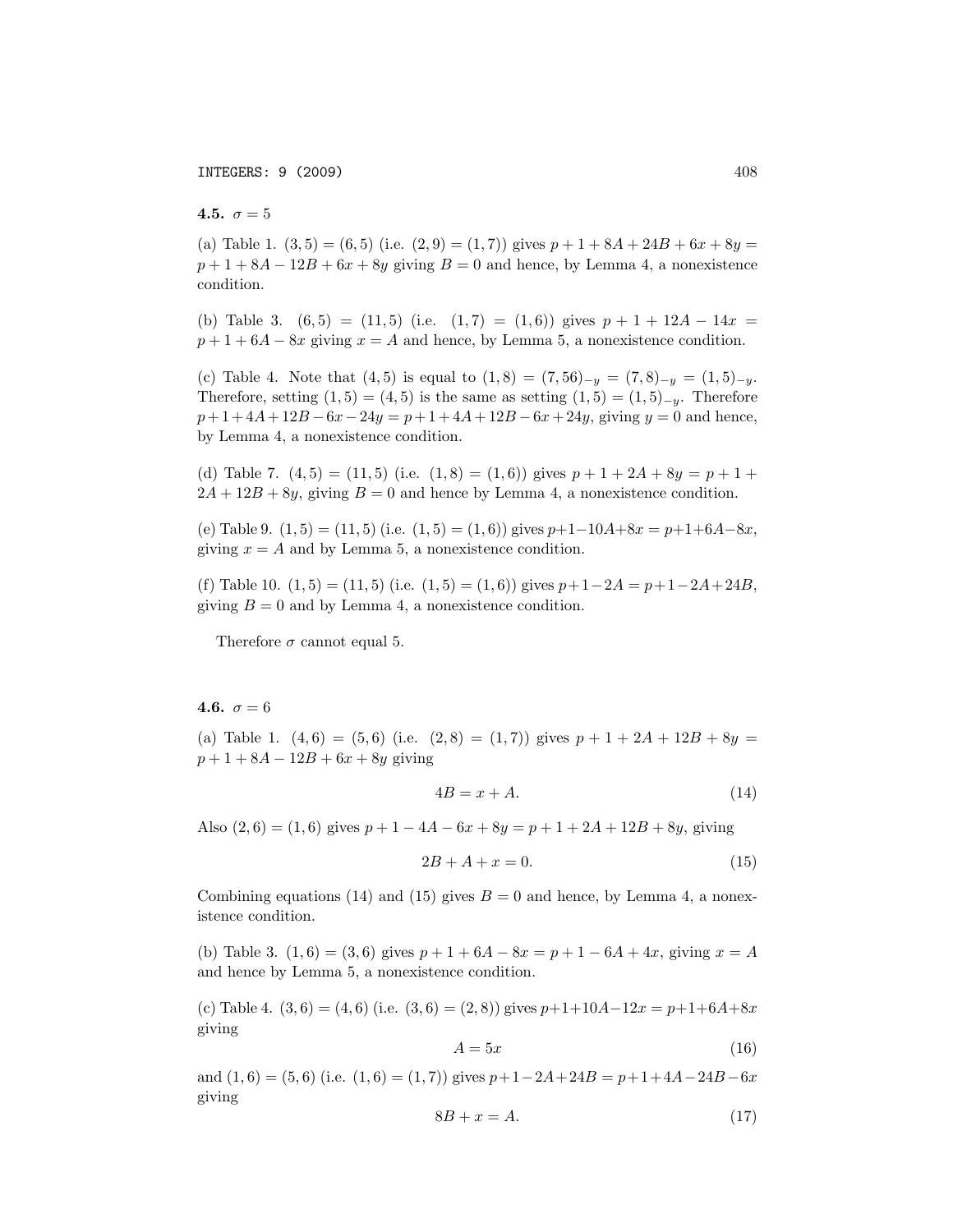Also,  $(2, 6) = (1, 6)$  gives  $p + 1 + 12B + 14x = p + 1 - 2A + 24B$  giving

$$
7x + A = 6B.\t(18)
$$

Combining equations (16), (17) and (18) gives  $B = 0$  and hence, by Lemma 4, a nonexistence condition.

(d) Table 7. Note that  $(5,6)$  is equal to  $(1,7) = (5,35)_{-B} = (5,11)_{-B} = (1,6)_{-B}$ . Therefore, setting  $(1,6) = (5,6)$  is the same as setting  $(1,6) = (1,6)_{-B}$ . Therefore  $p+1+2A+12B+8y = p+1+2A-12B+8y$ , giving  $B=0$  and hence, by Lemma 4, a nonexistence condition.

(e) Table 9.  $(1, 6) = (2, 6)$  gives  $p + 1 + 6A - 8x = p + 1 - 2A$ , giving  $x = A$  and by Lemma 5, a nonexistence condition.

(f) Table 10.  $(1, 6) = (2, 6)$  gives  $p + 1 - 2A + 24B = p + 1 + 6A + 24B + 8x$ , giving  $x = -A$  and by Lemma 5, a nonexistence condition.

Therefore  $\sigma$  cannot equal 6.

As  $\sigma \neq 1, 2, 3, 4, 5$  or 6 the non-existence of QRDS and MQRDS for 12th powers established and so Theorem 3 is proved. is established and so Theorem 3 is proved.

Acknowledgement The author would like to thank Dr Shaun Cooper for his help during the preparation of this paper.

## References

- [1] K. Byard, Synthesis of Binary Arrays with Perfect Correlation Properties Coded Aperture Imaging, *Nucl. Instrum. Meth. Phys. Res.* A336 (1993) 262-268.
- [2] K. Byard, On Qualified Residue Difference Sets, *Int. J. Number Theory.* 2 (2006) 591–597.
- [3] K. Byard, Tenth Power Qualified Residue Difference Sets. To Appear in *Int. J. Number Theory.*.
- [4] E. Caroli, J.B. Stephen, G. Di Cocco, L. Natalucci and A. Spizzichino, Coded Aperture Imaging in X- and Gamma-Ray Astronomy, *Spa. Sci. Rev.* 45 (1987) 349-403.
- [5] L.E. Dickson, Cyclotomy, Higher Congruences and Warings Problem, *Am. J. Math.* 57 (1935) 391–424.
- [6] D. Jennings and K. Byard, An Extension for Residue Difference Sets, *Discrete Math.* 167/168 (1997) 405–410.
- [7] D. Jennings and K. Byard, Qualified Residue Difference Sets with Zero, *Discrete Math.* 181 (1998) 283–288.
- [8] W.K. Klemperer, Very Large Array Configurations for the Observation of Rapidly Varying Sources, *Astron. Astrophys. Suppl.* 15 (1974) 449-451.